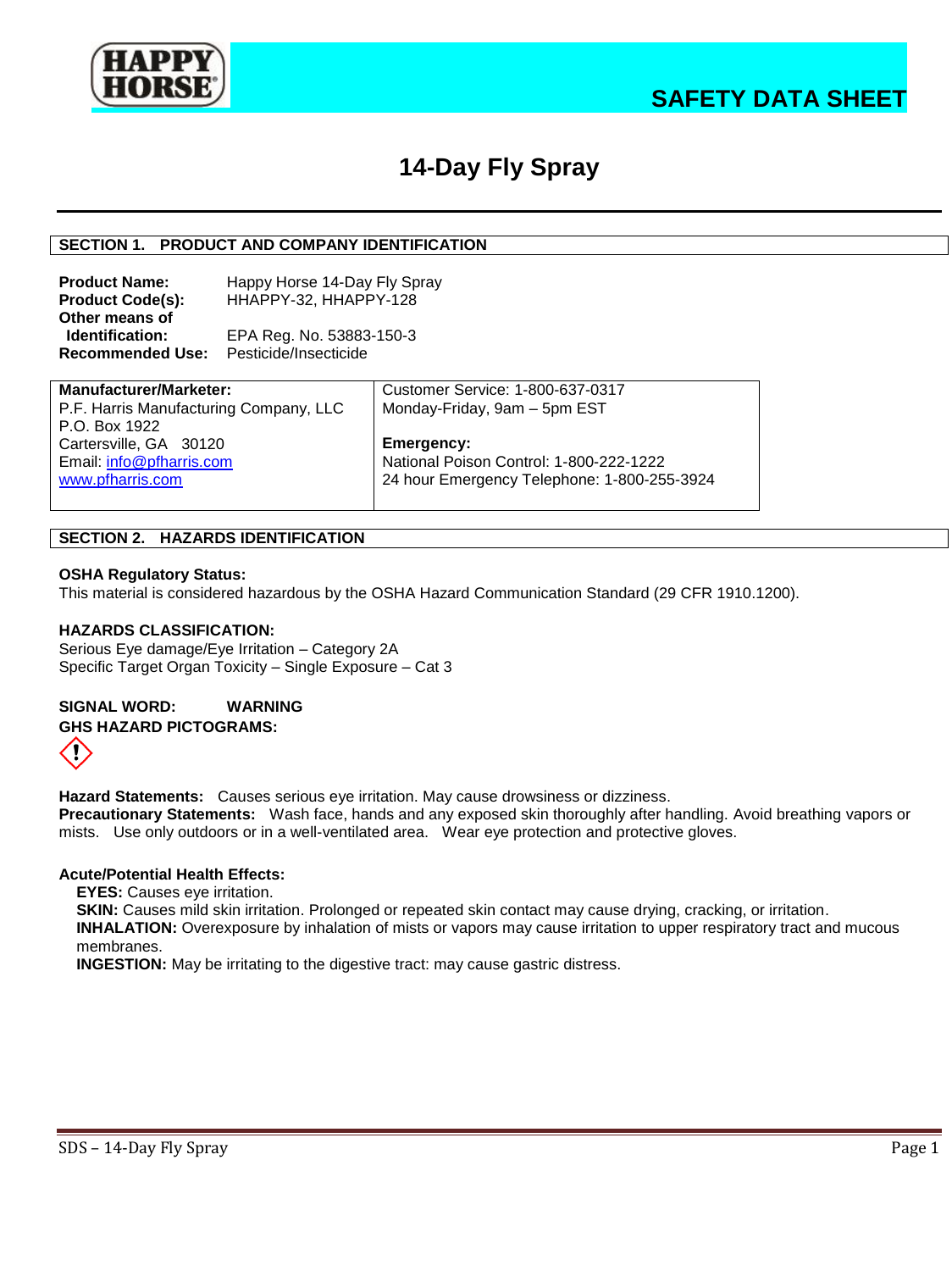## **SECTION 3. COMPOSITION/INFORMATION ON INGREDIENTS**

Substance/Mixture: Mixture

| <b>Chemical Name</b>             | <b>CAS Number</b> | WT <sub>96</sub> |
|----------------------------------|-------------------|------------------|
| Cypermethrin                     | 52315-07-8        | 1.0              |
| Isopropyl Alcohol,<br>2-Propanol | 67-63-0           | 18-22            |

The remaining components of this product are non-hazardous or are in small enough quantities as to not to meet thresholds for disclosure. These components contain no substances or impurities which influence the classification of this product.

## **SECTION 4. FIRST AID MEASURES**

**EYES:** Hold eye open and rinse slowly and gently with water for 15-20 minutes. Remove contact lenses, if present, after the first 5 minutes, then continue rinsing eye. Call a poison control center or doctor for treatment advice.

**SKIN:** If irritation develops, rinse skin with plenty of water and wash clothing before reuse. Get medical attention if irritation persists.

**INHALATION:** Remove affected person to fresh air. If person is not breathing, call 911 or an ambulance, then give artificial respiration, preferably mouth-to-mouth if possible. Call a poison control center or doctor for further treatment advice. **INGESTION:** Do not induce vomiting unless told to do so by a poison control center or a doctor. Never give anything by mouth to an unconscious person. Get medical attention.

## **SECTION 5. FIRE FIGHTING MEASURES**

**EXTINGUISHING MEDIA:** Use any means suitable for extinguishing surrounding fire.

**SPECIFIC HAZARDS:** Thermal decomposition may produce toxic carbon and nitrogen oxides and hydrogen chloride. **SPECIAL PROTECTIVE EQUIPMENT:** Safety glasses, gloves.

# **SECTION 6. ACCIDENTAL RELEASE MEASURES**

Use appropriate personal protective equipment. Isolate the spill area. Keep unnecessary and unprotected personnel from entering area. Absorb small spills with sand, vermiculite or other inert absorbent. Dike large spills using absorbent or impervious material such as clay or sand. Recover and contain as much free liquid as possible for reuse. Allow absorbed material to solidify and scrape up for disposal. Place contaminated material in appropriate container for disposal. After removal, flush contaminated area thoroughly with water. Pick up wash liquid with additional absorbent and place in a disposable container. Do not put spilled material back in the original container.

## **SECTION 7. HANDLING AND STORAGE**

**HANDLING:** Use this product only in a manner consistent with its labeling. For external use only. For horses only. Avoid contact with eyes. Use with adequate ventilation. Avoid breathing vapors or mists. Do not contaminate water, food or feedstuffs by storage, handling, or disposal. Use with local exhaust ventilation. Use personal protective equipment as required. When using do not eat, drink or smoke.

**STORAGE: See pesticide label for full information on product storage.** Do not contaminate water, food or feed by storage of this product. Store away from sources of heat, out of direct sunlight and away from incompatible materials. Pesticides should be stored in secured areas away from children and animals.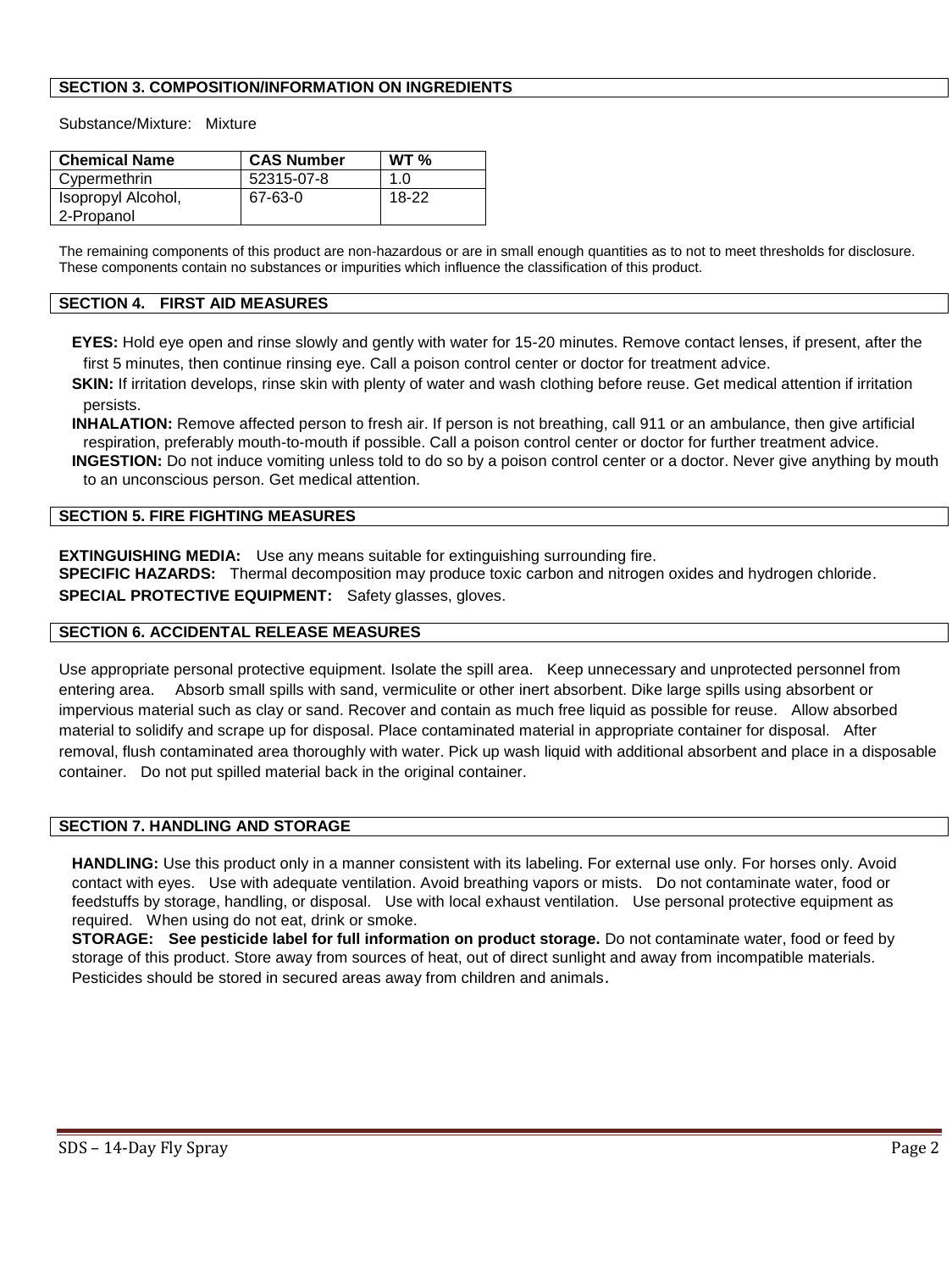# **SECTION 8. EXPOSURE CONTROLS/PERSONAL PROTECTION**

| <b>EXPOSURE GUIDELINES</b>    | <b>EXPOSURE LIMITS</b>              |       |                     |       |     |       |
|-------------------------------|-------------------------------------|-------|---------------------|-------|-----|-------|
|                               | <b>OSHA PEL</b><br><b>ACGIH TLV</b> |       | <b>Supplier OEL</b> |       |     |       |
| <b>Chemical Name</b>          | ppm                                 | ma/m3 | ppm                 | ma/m3 | ppm | ma/m3 |
| Isopropyl Alcohol, 2-Propanol | 400                                 |       | 400                 |       |     |       |

**ENGINEERING CONTROLS:** No special controls indicated.

**Eye Protection:** Recommended: Safety glasses or goggles **Skin Protection:** Recommended: Gloves **Respiratory Protection:** Use with adequate ventilation.

When using do not eat, drink or smoke. Regular cleaning of equipment, work area and clothing is recommended

## **SECTION 9. PHYSICAL AND CHEMICAL PROPERTIES**

**Physical State:** Liquid **Appearance and Odor:** Clear, mild alcohol/citronella odor **pH:** N/A **Flash Point:** Not determined **Flammability:** N/A **Specific Gravity (Water=1):** 0.976 **Solubility:** Miscible in water

#### **SECTION 10. STABILITY AND REACTIVITY**

**Chemical Stability:** Stable. **Conditions to Avoid:** Extreme heat, sources of ignition (heat, flames and sparks) **Hazardous Decomposition Products:** Under normal conditions of storage and use, hazardous decomposition products should not be produced. **Incompatible Materials**: strong oxidizers, strong acids

## **SECTION 11. TOXICOLOGICAL INFORMATION**

#### **Toxicological Data:**

Oral LD50: >5000 mg/kg (estimated based on component data) Dermal LD50: >5000 mg/kg (estimated based on component data) Inhalation LC50: 5.0 mg/L (4 hour) (estimated based on component data) **Sensitization:** This material is not expected to cause sensitization. **Acute effects:** May cause serious but temporary eye irritation. **Chronic effects:** No data available

**Reproductive Toxicity:** Cypermethrin caused reproduction toxicity in a two-generation study in rats only at dose levels also toxic to the parent animals. The reproduction toxicity seen with Cypermethrin is related to parental toxicity.

**Neurotoxicity:** Cypermethrin caused neurobehavioral effects and/or neuropathological changes in animal studies.

**Carcinogenicity:** None of the components present in this material at concentrations equal to or greater than 0.1% are listed by IARC, NTP, OSHA or ACGIH as being carcinogens.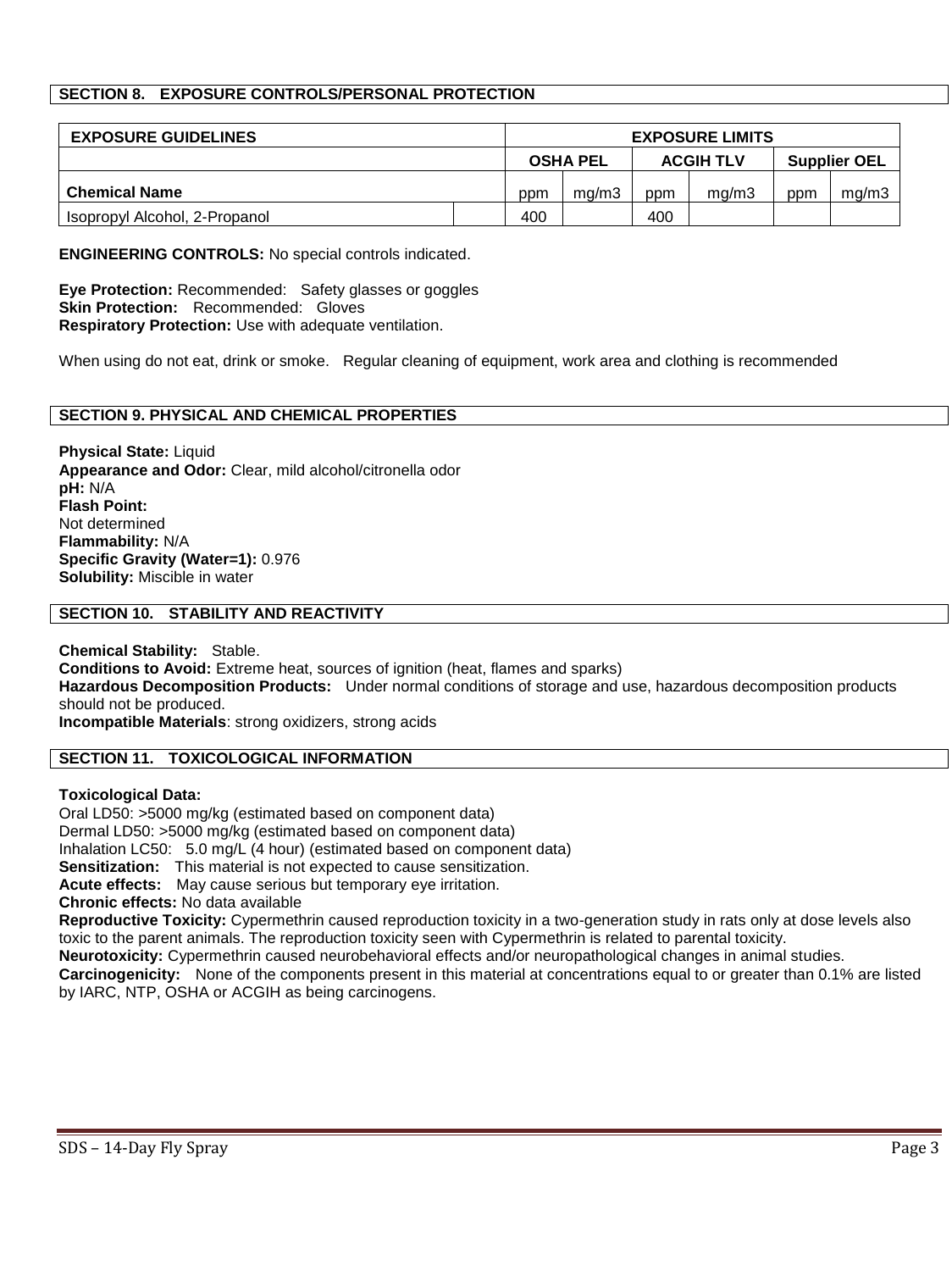## **SECTION 12. ECOLOGICAL INFORMATION**

## **Environmental Hazards Statement from FIFRA Regulated Pesticide Label:**

This pesticide is extremely toxic to fish and aquatic invertebrates. To protect the environment, do not allow pesticide to enter or run off into storm drains, drainage ditches, gutters or surface waters. Applying this product in calm weather when rain is not predicted for the next 24 hours will help to ensure that wind or rain does not blow or wash pesticide off the treatment area. Rinsing application equipment over the treated area will help avoid run off to water bodies or drainage systems.

This product is highly toxic to bees exposed to direct treatment on blooming crops or weeds. Do not apply this product or allow it to drift to blooming crops or weeds while bees are foraging the treatment area.

**Environmental Effects; Persistence/Degradation:** No further relevant information available **Soil Mobility**: No further relevant information available

#### **SECTION 13. DISPOSAL CONSIDERATIONS**

**DISPOSAL METHOD:** Non-refillable container. Do not reuse or refill this container. Place in trash or offer for recycling if available. Waste must be disposed of in accordance with federal, state and local environmental control regulations. **RCRA Waste code(s):** Not applicable

## **SECTION 14. TRANSPORT INFORMATION**

|                                          | <b>DOT</b><br>Classification | TDG<br>Classification | <b>IMDG</b>                                                                     | <b>IATA</b>                                                                     |
|------------------------------------------|------------------------------|-----------------------|---------------------------------------------------------------------------------|---------------------------------------------------------------------------------|
| <b>UN Number</b>                         | Not Regulated                | Not Regulated         | <b>UN3082</b>                                                                   | <b>UN3082</b>                                                                   |
| <b>UN Proper</b><br><b>Shipping Name</b> |                              |                       | Environmentally<br>hazardous<br>substance,<br>Liquids, n.o.s.<br>(Cypermethrin) | Environmentally<br>hazardous<br>substance,<br>Liquids, n.o.s.<br>(Cypermethrin) |
| Transport<br><b>Hazard Class</b>         |                              |                       | 9                                                                               | 9                                                                               |
| Packing Group                            |                              |                       | Ш                                                                               | Ш                                                                               |
| Environmental<br>Hazards                 |                              |                       |                                                                                 |                                                                                 |
| Additional<br>Information                |                              |                       |                                                                                 |                                                                                 |

#### **SECTION 15. REGULATORY INFORMATION**

#### **US Federal Regulations:**

**TSCA (TOXIC SUBSTANCE CONTROL ACT):** The ingredients of this product are listed or exempted from listing because of Low Volume Exemption has been granted in accordance with 40 CFR 723.50

 **SARA 302/304 EMERGENCY PLANNING EMERGENCY PLAN:** There are no SARA Title III Section 302 extremely hazardous substances present in this formulation (40 CFR 355).

**SARA 311/312:** Acute Health: [x] Chronic: [ ] Fire: [ ] Sudden Release of Pressure: [ ] Reactive: [ ]

**SARA 313 (Specific Toxic chemical listings):** None

**State and Local Regulations:** Certain states maintain their own ingredient lists which differ slightly from the Federal standards. If indicated under Section 2 of this SDS, states listed below may have regulations on ingredients contained in this product. Check with your state for additional regulations.

**CA Proposition 65 (Safe Drinking Water & Toxic Enforcement Act of 1986):** This product does not contain any Proposition 65 chemicals.